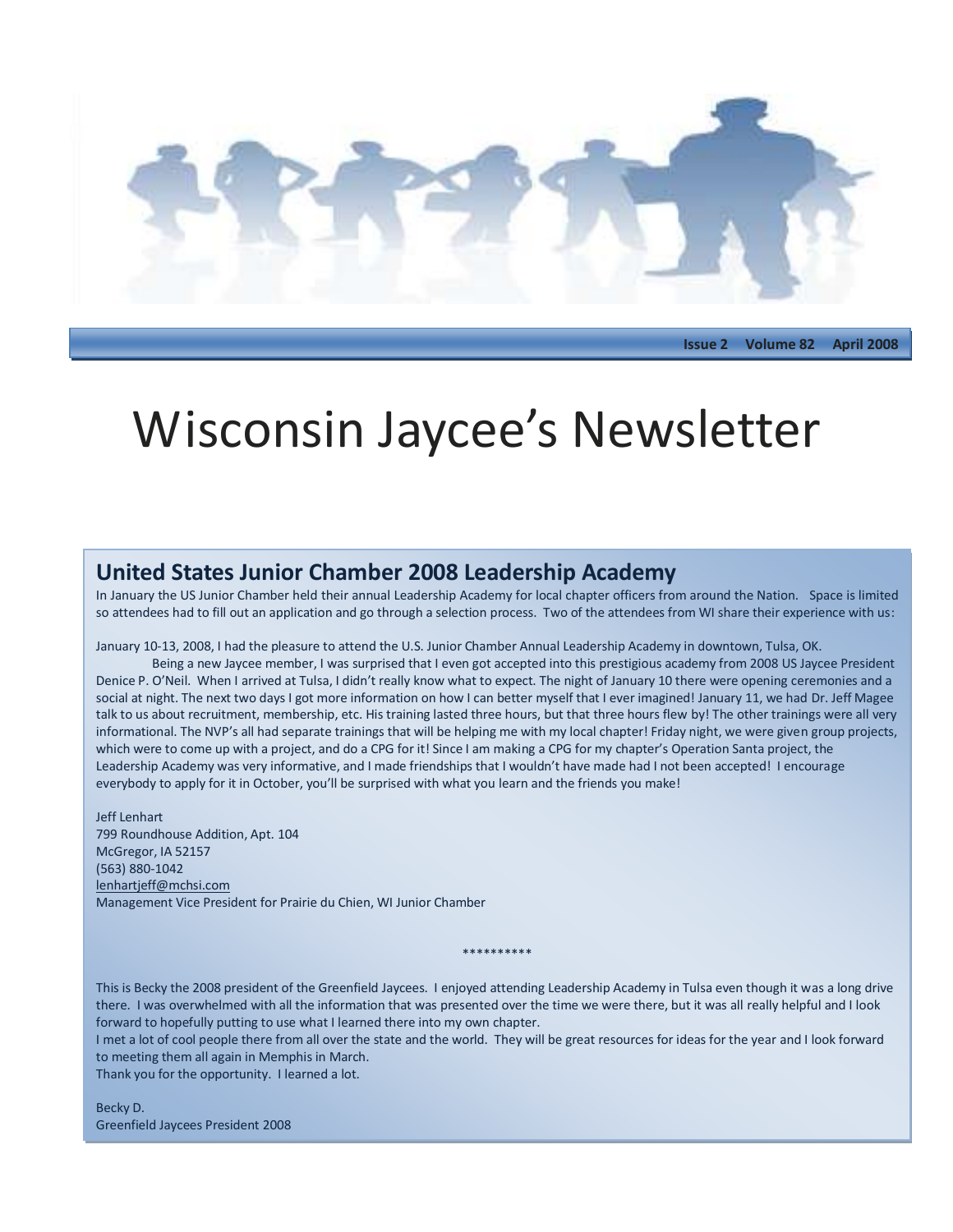## **President's Report**

## **HELLO TEAM WISCONSIN!**

I hope your first three months in 2008 have been a success! I have enjoyed my time in office. It has been fun visiting chapters and giving speeches at your membership meetings. Soon the snow will melt, the sun will stay out longer, and your chapter's major festivals and events will be underway. We, the WI Jaycees, look forward to helping you recruit members at those projects!

Speaking of recruiting, our goal for every chapter in 2008 is to be **+10 by year-end**! That's right, adding 10 new members to your chapter. If you think about it, *IT IS* a really good idea! Those of you that have a chapter of only 20 members, trust me, 30 is a much better membership base. Every chapter needs 10 more leaders, 10 more helpers and 10 more friends. If you strive for +10, you don't have to grow every month because we all now "life happens" and sometimes growth does not.

We are getting requests for help and are making plans to help. So please, shoot us an email or give us a call. We are here to make this organization better. And a major part of that process is to help each local chapter. Please continue to include your Wisconsin Jaycee State Board of Directors and myself on your newsletter distribution list. We want to visit!

Committed to Excellence. See you soon!

Doug Reed, P.E., CWI 82<sup>nd</sup> State President Wisconsin Jaycees A Commitment to Excellence 2008 c 262-844-3489 [doug.reed@kompgilomen.com](mailto:doug.reed@kompgilomen.com)

## **President Doug's Destinations**

Thu Mar  $27$  – Closeout night @ CSC Fri Mar 28 – Greenfield casino night Sat-Sun Mar 29-30 – WI Badger Corp Spring Fling, WI Dells Sat Apr 5 – Eau Claire membership recruiting - AM Sat Apr  $5$  – Superior  $11<sup>th</sup>$  Annual Gitchee Gumee Brewfest Tue Apr 8 – Burlington meeting Wed Apr 9 – Lake Geneva elections Sat Apr 12 – WC Regional, Training & MN. vs. WI Chili cook-off (tentative), La Crosse Sun Apr 13 – 1<sup>st</sup> Quarter Evaluation mtg w/ State Board (for BC) Tue Apr 15 – TAXES DUE



To schedule President Doug for a visitation, please call c 262-844-3489 or email [doug.reed@kompgilomen.com.](mailto:doug.reed@kompgilomen.com)

> "Most of life's failures are people who did not realize how close they were to success when they gave up." Thomas Edison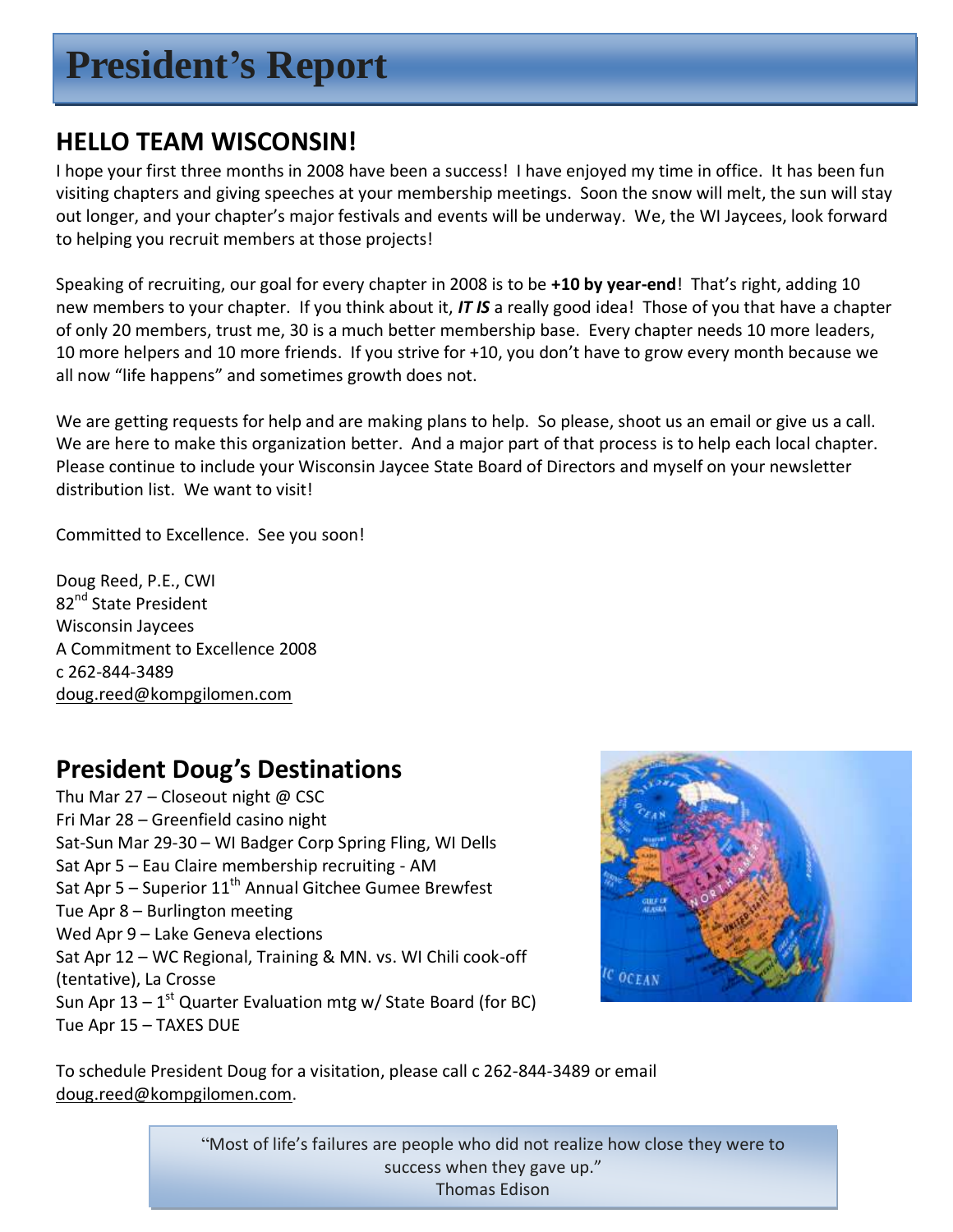## **Membership**

## **Seal the Membership Deal**

A selling tool/tip for closing the membership deal…

When prospects mention they don't have enough time…



First, ask how much time they believe it takes to be a Jaycee. Listen to their answer to find clues as to how you will respond.

Many times, their response is that they anticipate 10 hours or more a month is required. Answer to that would be…As we are a volunteer leadership organization, we don't have a set time commitment for our members. We ask a minimum of two hours per month. Are you able to make a commitment of two hours within a month?

They may also counter answer that they don't want to commit if they cannot put 100% into the organization…this is another good time to interject that only 2 hours a month makes a huge impact. Imagine if a chapter of 20 members had each member commit to 2 hours a month…that is 40 hours per month (one full week) that your chapter is making an impact on your community and building leaders.

## **It's All Greek to Me**



One of the best ways to activate your new members is with a new member orientation. An orientation will give them an overview of your chapter, the projects and programs you run, and what expectations you have for your members. It shouldn't take long – 30 minutes or less. Schedule the orientation for a half an hour before your membership meeting. Chances are the new members will stick around for the meeting and the social afterwards. **Tip:** During the orientation have your new members plan a social or an easy project. This gets them involved and gives them a reason

to come back. The United States Junior Chamber has several documents you can use during your orientation. Go to [www.usjaycees.org](http://www.usjaycees.org/) and search for "orientations".

## *April Renewals*

*WI Appleton* Klint Ballard - 1 Jon Gross - 1 Mindy Lawson - 1 Daniel Thibodeau - 16 *WI Athens* Patti Thurs - 1 Todd Thurs - 1 *WI Belmont* Shelly Dailey - 3 Becky Fritz - 1

*WI Beloit* Michelle Barnhardt - 10 Phil Beula - 6 Bernard Gallenberg - 5 *WI Berlin* Rebecca Rae Boening - 5 Michele Cassidy - 2 Amy Morgan - 2 Dawn Putzke - 2 Kim Thoma - 5 *WI Boscobel Area*

Julaine Rearden - 3 *WI Brillion Area* Renee Bonick - 4 *WI Brodhead* Cathy Denzer - 2 *WI Brookfield* Steve Romagna - 11 *WI Burlington* Bruce Kozelou - 2 Jorge Longoria - 3 Carrie Reesman - 2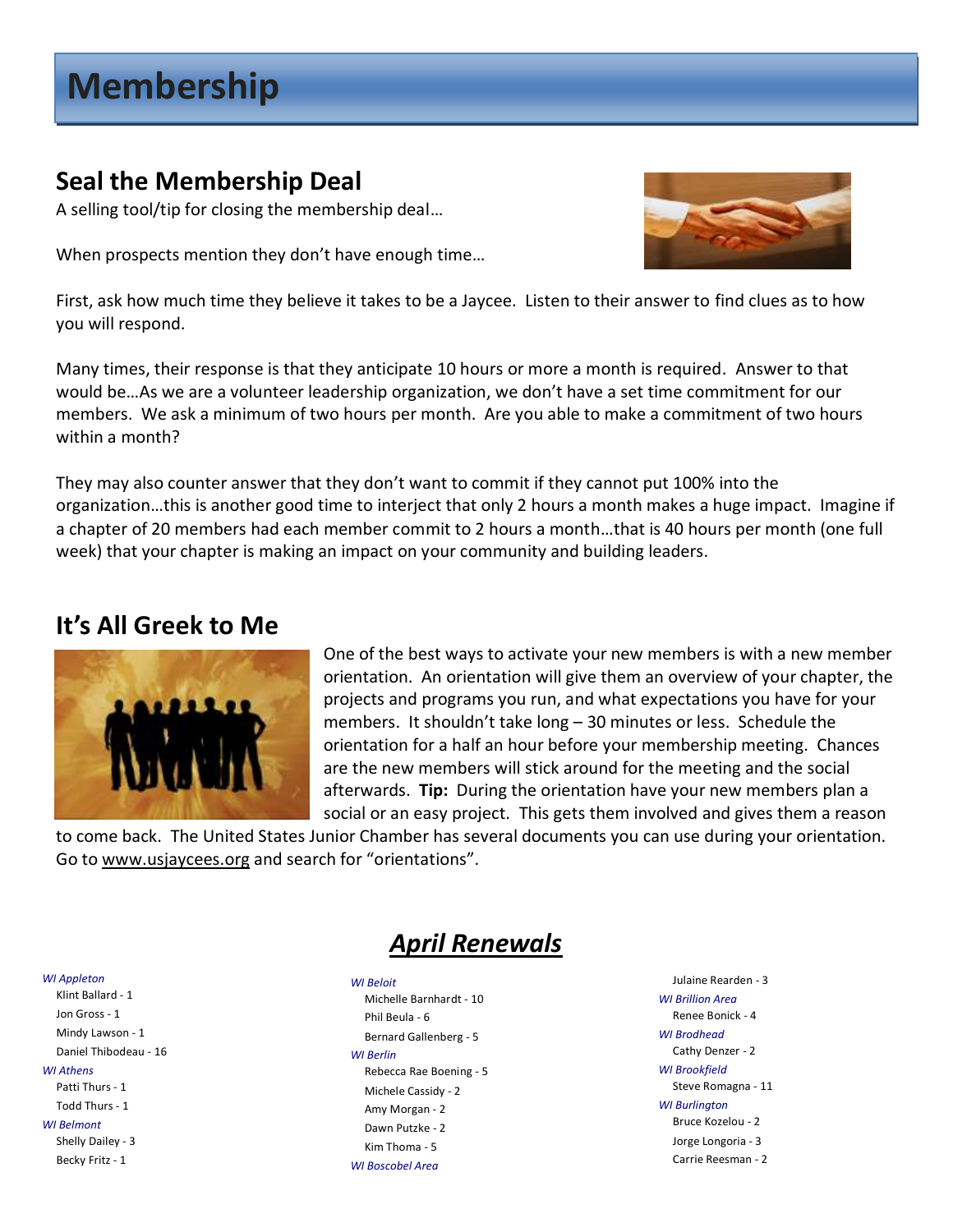Greg Reesman - 2 Nancy Schoenberg - 2 *WI Campbellsport Area* Ben Uleman - 5 *WI Cuba City Area* Glenn Banfield - 2 Kelly Banfield - 2 Joe Biba - 2 Kim Biba - 2 Justin Daugherty - 2 Sarah Daugherty - 2 Mary Richardson - 2 Jane Stich - 2 Jeremy White - 2 *WI Dells/Delton* Jesi Kurzweil - 1 *WI Dodgeville Area* Angie Cushman - 2 Brooke DeVoss - 2 Tammy Wilkinson - 2 *WI Eagle River* Cheryl Todea - 4 *WI Eau Claire* Mike Felton - 2 Catherine Hart - 5 Jennifer Prokopinski - 1 *WI Edgar Area* Sarah Matejka - 4 Mark Schroeder - 4 *WI Fond Du Lac* Tanya Abbott - 1 Michael Bednarek - 2 Barb Piechowski - 7 Michael Schafer - 6 *WI Grafton* Chad Call - 2 Scott Champagne - 2 \*\*Blake Klug - 2 Richard Ratzmer - 2 *WI Green Bay* Melissa Olson - 1 Steve Olson - 1 Deb Race - 7 *WI Greenfield* Jordana Garet - 1 Cindy Leranth - 7 Todd Wolf - 9 *WI Hartford* Aaron Smiley - 8 Rob St.george - 8 *WI Hudson* Denis Greatens - 3 *WI Janesville* Mandy Hall - 3 Amanda Logterman - 2 Ryan Schultz - 3 Andrew Seils - 3 *WI Kimberly* Diane Diedrich - 3 Seth St. Aubin - 2 *WI La Crosse* Amy Andress - 2

Jennifer Grau - 3

Mark Kloss - 5 Chad Mickelson - 11 Reina Rykal - 3 Jeff Treder - 14 Chris Wood - 3 *WI Ladysmith* Chad Becker - 2 Stacy Kamren - 2 *WI Lancaster* Nicole Clapp - 6 Sarah Kretchman - 1 Kim Mayer - 1 *WI Luxemburg -casco* Christopher Baeb - 5 \*\*David Lauscher - 5 *WI Manitowoc* Jason Allard - 2 Justine Bushman - 1 Miki Gould - 1 Jared Kildoff - 1 Sadie Sebo - 1 *WI Marinette* Kim Bergold - 2 \*\*Michael Messer - 10 Tammy Pitts - 3 Ryan Schoen - 15 Cindi Thielen - 10 Jeffrey Thielen - 10 *WI Medford* Michelle Chariton - 2 Tresa Cosgrove - 3 Amber Czarnezki - 2 Jennifer Eckert - 4 Doug Etten - 1 Shelly Johnson - 1 *WI Middleton* Liz Heinke - 1 Liz Henke - 1 *WI Monroe* Tony Gratz - 1 Lisa Grochola - 1 *WI Mount Horeb* Chris Fitzsimmons - 11 Elizabeth Fitzsimmons - 11 *WI New London* Tim Karpf Jr - 1 Rachel Markgraf - 1 *WI Onalaska* Stephanie Timmerman - 2 *WI Oshkosh* Bobbie Cina - 2 *WI Owen Withee* Ingrid Kindler Bishop - 2 Vickie Tomczak - 2 *WI Potosi* Danielle Adrain - 1 \*\*Shelby Bausch - 4 Andria Fritz - 1 Eric Gotzinger - 4 Korey Reed - 4 Amanda Reynolds - 2 Jeannie Udelhofen - 7 *WI Prairie Du Chien*

Lisa Lewke - 6 Mary Sprosty - 1 Becky Vance - 9 *WI Reedsburg* Steve Muchow - 3 *WI Rhinelander Area* Hope Miller - 1 Ann Pauke - 1 Charlie Pauke - 1 *WI Richland Area* Beth Cler - 2 Jose Orellana - 2 *WI Sheboygan* Kasie Barnhouse - 1 David LaDuke - 3 Russell Peterson - 3 Jodie Schilling - 1 Mike Young - 1 Angie Zellner - 1 *WI Sheboygan Falls* Jim DeRuyter - 2 June O'Hearn - 7 Raelynn Wentz - 9 *WI Stanley -Boyd Area* Dave Cox - 9 Brian Rozwadowski - 9 *WI Sturgeon Bay* James Downey - 5 Geoffrey Hansen - 11 Holly Hansen - 11 \*\*David Mailand - 7 *WI Sullivan* Stephanie Pagenkopf - 5 *WI Superior* Cory Bonneville - 15 Troy Clark - 1 Aimee Curtis - 4 Ericka Darst - 5 Jennifer Darst - 4 Brent Fennessey - 1 Anne Harmer - 5 *WI Waunakee* Beth Winters - 6 Dean Winters - 6 *WI Waupaca* \*\*Paul Lehman - 14 *WI Wausau* Tania Andrys - 14 Wendy Gilbertson - 2 Lori Granec - 7 Laurie Kloth - 21 Bruce Leopold - 1 Todd Seliskar - 12 *WI West Bend* Stacy Geiger - 1 DeDe Ruplinger - 1 *WI West Madison* Ingrid Aizicovici - 3 *WI Wisconsin Dells/Lake Delton* Amy McAllister - 5

Jason Timlin - 2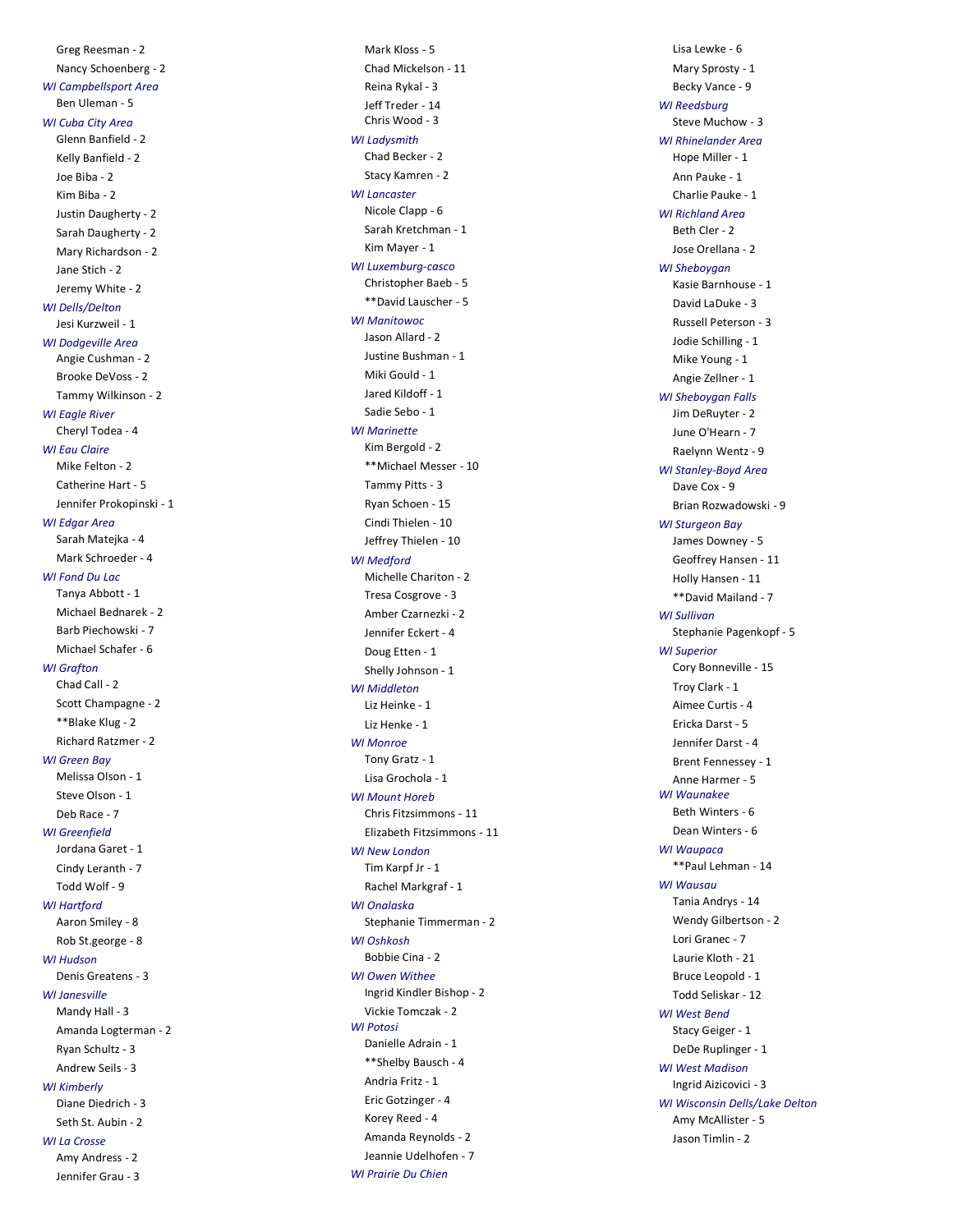### *May Renewals*

*WI Appleton*

Ben Garrity - 1 Peter Wick - 1 *WI Athens* Lynn Schreiner - 4 *WI Belmont* Ginger Hoyer - 1 *WI Beloit* Kyle Larrabee - 9 Ruth Vater - 2 *WI Berlin* Derek Boening - 5 Kelly Boening - 5 Amy McCormick - 3 Carlo McCormick - 3 *WI Brillion Area* Cari Krepline - 4 *WI Brookfield* Jonathan Peters - 3 Kyle Witte - 6 *WI Burlington* Kara Curtiss - 2 Angina Ford - 1 Geoff Guttschow - 2 Susan Guttschow - 2 Kendra Hewitt - 1 Jeanita Karnes - 2 Shawn Karnes - 2 Chris Voss - 2 Amanda Wills - 2 David Wills - 2 *WI Cuba City Area* Kari Dressens - 4 Wyatt Klein - 2 Tim Nolan - 2 Holly Schuster - 2 DJ Shireman - 2 Jennifer Steines - 2 Casey Thompson - 2 April VanNatta - 2 *WI Dodgeville Area* Stacey Bradley - 2 Denise Lancaster - 2 \*\*Sarah Stoughton - 2 Rebecca Wetter - 2 *WI Eagle River* Michelle Albaugh - 7 Shawn Griffin - 2 Jennifer Willman - 7 *WI Edgar Area* Lori Rhyner - 8 Max Rhyner - 8

*WI Fond Du Lac* Sam McClone - 4

*WI Gillett*

Tracy Qualmann - 3 Adam Ascher - 1 Heather Demaskie - 2 Jason Flynn - 1 Rick Gumna - 2 Lance Heaney - 4 \*\*Patti Kennedy - 1 Nelson Pionon - 4 Sarah Pionon - 4 Rebecca Warren - 2 *WI Grafton* Tim Oberheu - 4 Eric Prochnow - 4 *WI Greater Racine* Brittany Adelson - 2 Ashley Russ - 2 *WI Greenfield* Laura Ann Deall - 1 Michelle Martinez - 3 *WI Janesville* Adam Perkins - 1 *WI Kimberly* Nathan Fuhrman - 2 \*\*Debra Schneider - 3 *WI La Crosse* Monica Mulrooney - 4 *WI Ladysmith* Ron Moore - 9 Sheila Pagenkopf - 3 Eric Skogstad - 3 *WI Lancaster* David Schildgen - 1 Molly Slater - 3 Tammy Wagner - 3 *WI Little Chute* Scott Bons - 4 Jeremy Hank - 4 Joe Huiting - 2 Trevor Pfrang - 6 Ryan Romenesko - 6 Shane Romenesko - 4 Greg Vandenberg - 2 Ryan VandenHeuvel - 4 *WI Manitowoc* Brian Collins - 2 Brian Huckins - 2 Heather Kretsch - 9 Alex Olson - 2 Emeka Onuoha - 3 *WI Marinette*

Jodi Dau - 3 Keith Dau - 3 Dan Michalik - 5

David Miller - 5 Nikki Miller - 5 Kevin O'Rarke - 3 Joe Prautz - 1 *WI Medford* Kenny Body - 2 Tiffany Cypher - 4 *WI Middleton* Zachary Baeseman - 1 Chris Etmanczyk - 2 Michael McGuire - 2 Revecca Thieme - 1 Rachel Weix - 2 *WI Mount Horeb* Chad Busch - 2 Kim Busch - 2 John Richardson - 2 *WI New London* Rebecca Sloma - 2 Lacey Spahn - 2 *WI Oshkosh* Andy Feutz - 4 Brian Hamill - 4 Scott McDonald - 4 Matthew Nigl - 4 Terrence Smith - 2 *WI Owen Withee* Dave Booth - 5 Jennifer Booth - 6 Penny Funk - 7 Jennifer Shelton - 1 Adam Simington - 6 Karen Simington - 6 *WI Platteville* Amanda Brown - 2 Nate Imobersteg - 2 Sarah Imobersteg - 2 Carrie Jones - 1 Dan Jones - 1 Ann Miesen - 7 *WI Port Washington/Saukville* Robert Balmer - 2 Glen Beder - 2 Jeffrey Blau - 2 James Blick - 2 Elizabeth Co - 2 Kim Curtis - 2 Mike Flanders - 2 Kristin Gasper - 2 Stacy German - 2 Sara Grover - 2 Jamie Hearst Druck - 2 Kelly Hilgart - 2

Audrey Hornada - 2

Angela Johnson - 2 Terry Klobach - 2 Erik Slegelis - 2 Angela Spuhler - 2 Melissa Suddendorf - 2 Ryan Woody - 2 Jane Yoho - 2 *WI Potosi* Ryan O'Connell - 3 *WI Prairie Du Chien* Julie Buenzli - 2 Sarah Eastmen - 2 Angela Henderson - 6 Callie Hogan - 2 Jennifer Niemeyer - 2 Gabriel Ritchie - 2 *WI Rhinelander Area* Dan Jean - 3 Jerry Odehnal - 3 \*\*Randy Rebone - 3 Amber Vander Pluym - 3 *WI Sheboygan* Brian Jacoby - 8 Keeli Johnson - 2 Ron Simonet - 2 *WI Sheboygan Falls* Tara Perl - 2 *WI Sparta* Allan Bailey - 3 *WI Stanley -Boyd Area* Daryl Pries - 2 Jamie Spath - 2 *WI Waunakee* Christin Bemis - 7 John Cherf - 2 *WI Waupaca* Keith Snyder - 6 Marla Snyder - 6 *WI Wausau* Amber Duranceau - 5 Kevin Malovrh - 5 Jerry Melvin - 9 Ben Schreiner - 6 *WI West Bend* Andy Biskobing - 1 David Geiger - 2 Mike Mortonson - 2 Matt Myhrum - 1 *WI West Madison* Terri Courtney - 5 Paul Geffert - 1 Rod Rotar - 3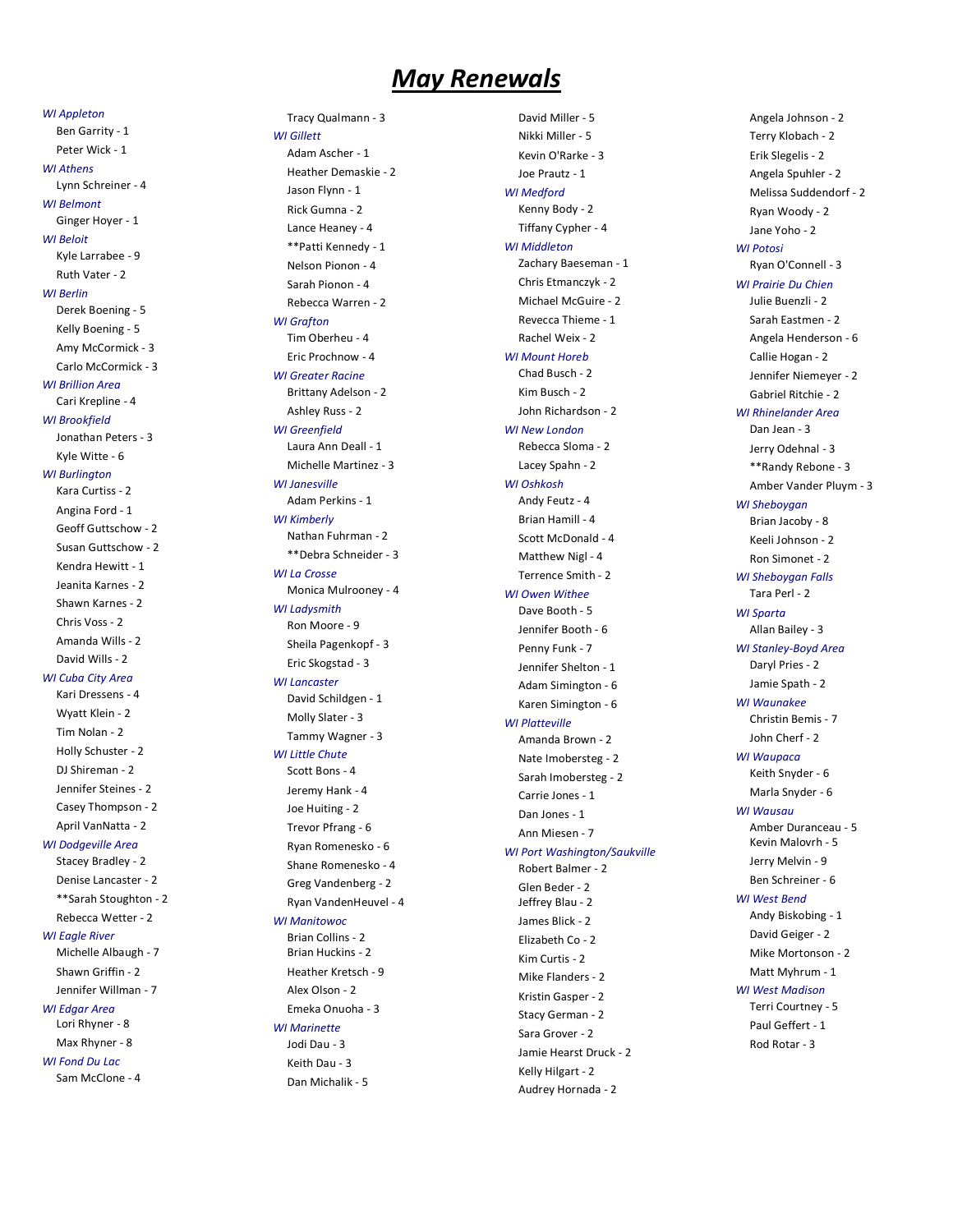## **Individual Development**

## **Greetings my excellent friends!**

I saw on your MIFs that you were interested in learning more about competitions and write up/speak up. Awesome! I have added information on competitions to the state website, [www.wijaycees.org.](http://www.wijaycees.org/) If you are really feeling competitive, you can find the portfolio competitions on the US Jaycees website at [www.usjaycees.org.](http://www.usjaycees.org/) You will have to compete at a state convention in order to be eligible for nationals. After you compete at a national convention, you will get some monetary reimbursement (in cash at that convention) so keep that in mind if you think it may be too expensive for you to go. I look forward to seeing all of you at a state convention and getting that write-up and speak-up paperwork in at mid-year and yearend for awards.

If there is anything else I can help you with throughout the year, don't hesitate to contact me. Also, don't forget to send me copies of your newsletters—I'd love to visit and help out at an event. Thanks for your Commitment to Excellence.

Becky Vance 2008 ID-VP Wisconsin Junior Chamber [vancebe@pdc.k12.wi.us](mailto:vancebe@pdc.k12.wi.us) or [rbarkhaus@yahoo.com](mailto:rbarkhaus@yahoo.com) Cell: 608-412-1094

## **Monthly Essay Competition**

This year the state will be holding a monthly essay competition to encourage participation in the Write Up program and to offer opportunities to improve one's writing skills.

A qualifying essay will have a minimum of 300 words and a maximum of 500 words. All articles will be due/postmarked by the last day of each month. Essays can be submitted in three ways:

- 1. E-mail[: rbarkhaus@yahoo.com](mailto:rbarkhaus@yahoo.com)
- 2. Postal Mail: Rebecca Vance, PO Box 744, Monona, IA, 52159
- 3. Online: Form is available on state websit[e www.wijaycees.org](http://www.wijaycees.org/)

The winning entry will be published in the state newsletter and posted on the state website. The winner will also receive a gift card.



## **Most Smokers Support Smoking Bans…**

and most smokers (70%) agree that all workers should be protected from second hand smoke. Among all respondents in a survey of 800 Oklahomans, 84% favor a new smoking ban. Among smokers, 55% favor the ban. Other interesting findings:

- 70% of smokers say that restaurants are healthier with a smoking ban.
- 78% of smokers think that smoking is a major health problem.
- 75% of smokers think everyone would be better off if no one smoked.
- 83% of smokers agree that bans were very effective for helping workers avoid second hand smoke.

Do you think all public areas and buildings (i.e. government buildings, restaurants, bars, offices) should ban smoking or do you think it is an unalienable right? Should more businesses just offer smoking lounges? In the Jaycee organization do you think we should promote healthier living for adults like we do in the JAYS program?"

March Essays are due March 31<sup>st</sup> to **vancebe@pdc.k12.wi.us.**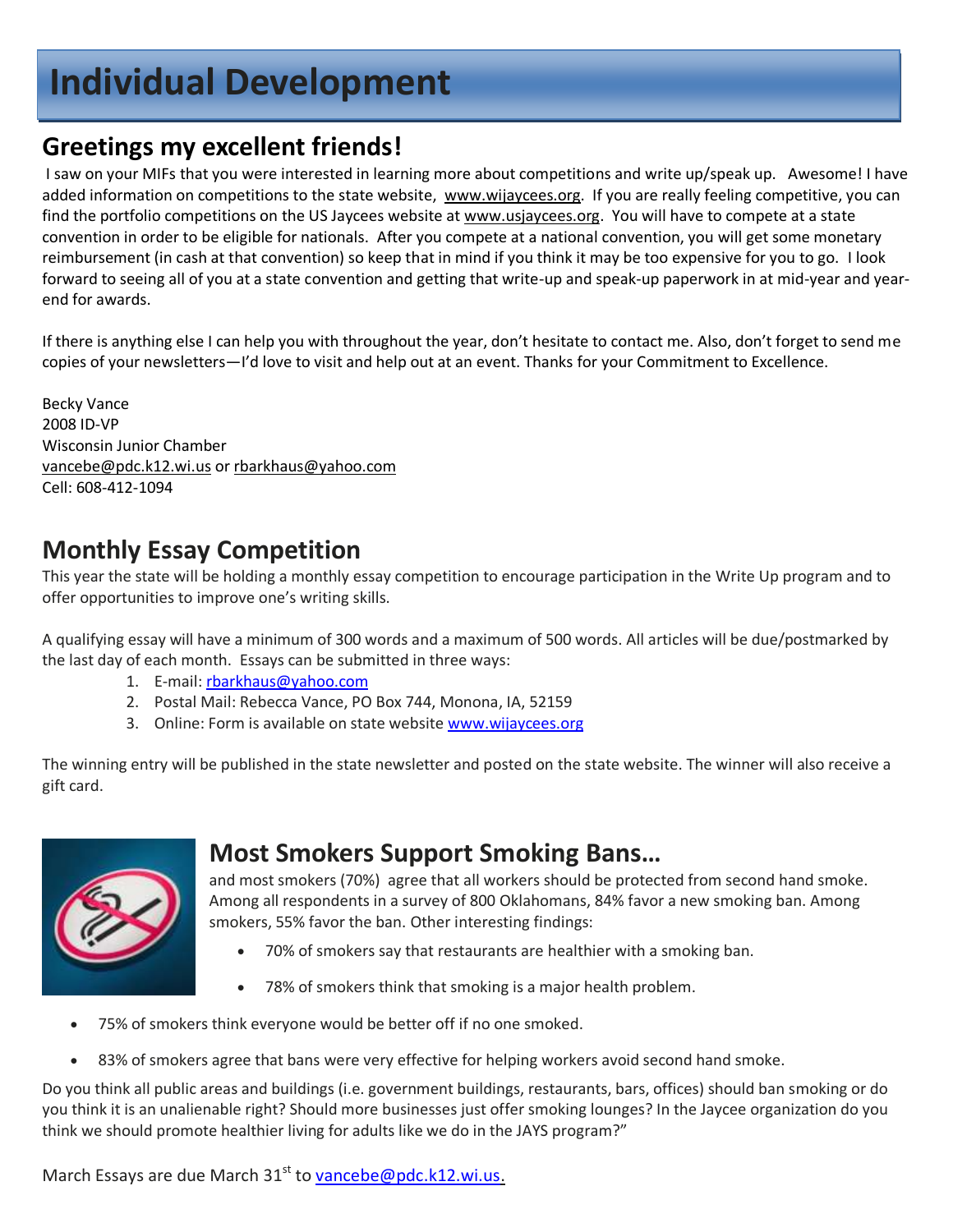### **Winning Essay…Katey Ann Tess – Sheboygan Jaycees**

The winning monthly essay for February is from Katey Ann Tess from the Sheboygan Jaycees. She will receive a \$10 gas card.

Every great job, even the not so good ones, come with a certain amount of risk. Whether it be having yourself or others, maybe even your family members, injured in the line of work. Murphy's Law, anything that can happen will happen. When accidents do occur, is it always easy to put the blame onto others when there calls for accountability? Does it put ease knowing someone else for sure is at fault? Does it take the pain away or ease it just enough?

 A few months ago, a similar incident occured and became a reality to so many near my home state. In Minnesota, a main bridge collapsed during the busiest time of the day. No one suspected that day would become such a tragic day to so many. Days, even weeks went by after these horrifying event, TV and radio networks broadcasted victims pictures, family's stories and rescue missions during the collapse. Victims family's pleaing for someone to shake them of their unforeseen nightmare. America was branded with the tragedy of it all.

 If it were up to me, I would rather have ten victims family's versus 100 victim's family's looking at me for answers on the situation. Also, I would rather take the blame as a whole then nine others looking at eachother and ultimately working the blame out. Who was in charge of that section and who did the final inspection. In the end, the fingers would be pointed no matter how many engineers were in on the building of the bridge. Lawyers are disbarred when their career is over, doctors are stripped of their license to practice medicine, and a police officer is ordered to hand over his fire arm and badge in the event he is under investigation. For this circumstance, I would expect nothing less. As an Engineer, first his/her credibility is destroyed. But secondly, and most important, I believe the very thought of having to deal with the guilt and the pain the victims family's aimed against the engineer for the rest of his/her lifetime. Well I believe that is punishment enough. Some things are not meant to get over...others you will never get over.

 When accidents and bad news flash before our eyes, our automatic reaction is, "Where is my family right now?" As an engineer with a family member in the mix of it all, my punishment would have just doubled. I would only hope that my surviving family would be strong enough to work through the emotional baggage. May you never find yourself in such a predicament. But by no means do not sit back and let life pass in fear of disruption. Remember, anything that can happen...will happen. Go on, keep strolling and life will work itself out, you just need to know when to sometimes lean on the right shoulder.

> "I know God doesn't give me more than I can handle. I just wish he didn't trust me so much." Mother Theresa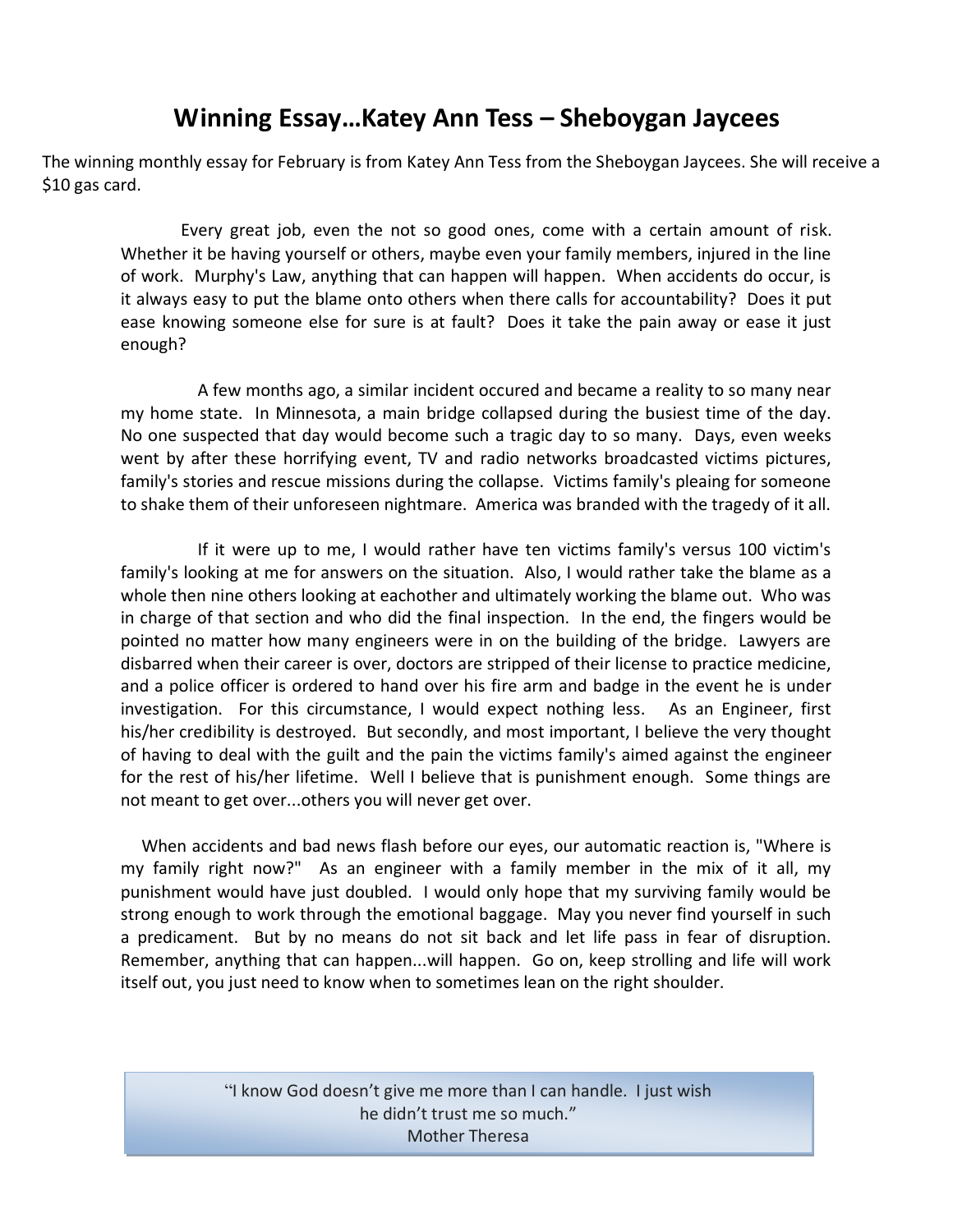## **Community**



In 2007 the Wisconsin Junior Chamber Jaycees selected Wisconsin Badger Camp as our Priority Project. Their mission is to service people with development disabilities by providing quality outdoor recreational experiences. Camp is available to anyone, regardless of their age, disability, or where they live. Our two main fundraising goals this year are to raise \$10,000 to purchase a commercial grill as well as support camperships for those campters who need financial assistance. For more information on Wisconsin Badger camp please visit [www.badgercamp.org](http://www.badgercamp.org/) or contact Kim Leamy, WIJC Badger Camp Program Manager, at kleamy@tds.net

## **Aquafina Pitch, Hit and Run**

Pitch Hit and Run is a baseball skills competition for boys and girls between the ages of 7 and 14. Local competitions are held April to mid May. Winners from the local competitions advance to Sectionals, which are held in May. Winners from the sectional competitions are eligible to advance to the Team Competition, which takes place in Miller Park in June. This is a great project for newer jaycees to chair. Once you've signed up to host the event you'll receive a handbook, some supplies, and medals to hand out to the winners. To sign up as a local host or to download information about the program go to [www.mlb.com/phr](http://www.mlb.com/phr)**.** You can also contact Community Vice President Robin Brunke at [brunkes@charter.net](mailto:brunkes@charter.net) or [robinb.sheriff@co.waushara.wi.us.](mailto:robinb.sheriff@co.waushara.wi.us)



## **Ten Outstanding Young Americans (TOYA)**

Young men and women in all fields of endeavor may be nominated for TOYA honors. One or more nominations may be submitted by an individual, organization, association, institution, or Junior Chamber chapter. Winners will be selected by a group of independent judges. Each winner will be selected on the basis of achievement or contribution in several areas.



Also, in determining the recipients of this recognition, the judges shall give particular consideration to each nominee's record of adherence to the principles embodied in the Jaycee Creed:

#### *We Believe:*

*That faith in God gives meaning and purpose to human life; That the brotherhood of man transcends the sovereignty of nations; That economic justice can best be won by free men through free enterprise; That government should be of laws rather than of men; That earth's great treasure lies in human personality; And that service to humanity is the best work of life.*

For more information on the TOYA program or for an application go to [www.usjaycees.org](http://www.usjaycees.org/) and search for TOYA. All entries must be postmarked no later than April 15<sup>th</sup>. Please send completed applications to the United States Junior Chamber at the address on the application and email a copy to Community Vice President Robin Brunke at [brunkes@charter.net](mailto:brunkes@charter.net) or [robinb.sheriff@co.waushara.wi.us.](mailto:robinb.sheriff@co.waushara.wi.us)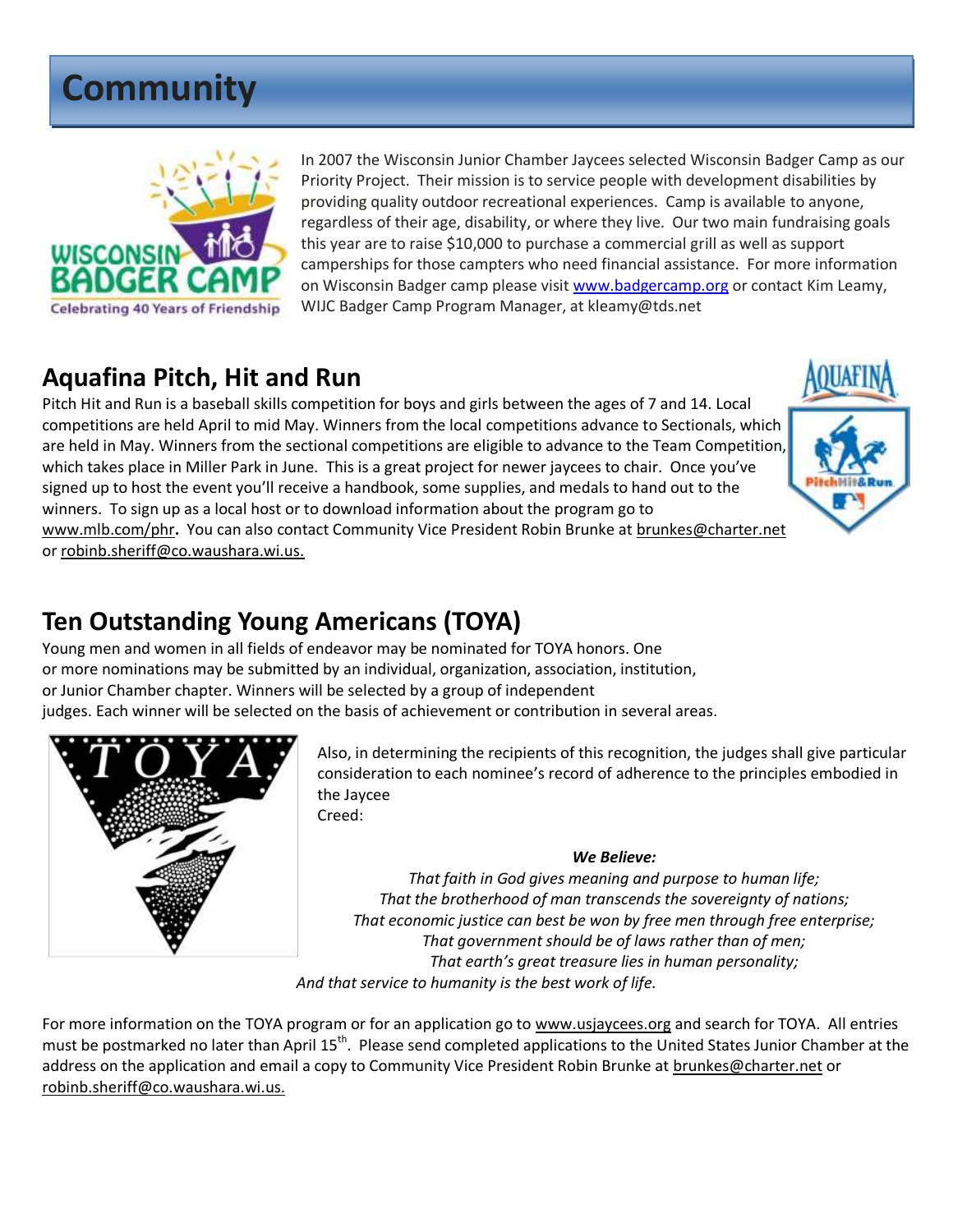## **Parade of Chapters (POC)**

Last year's 100% Efficiency Program is now the Parade of Chapters, or POC.

POC is a friendly competition to see how your chapter matches up with other chapters in your Pop Division. You earn points by recruiting members, running projects and attending local chapter, State and National Events. It's also a great tool to use to make sure your chapter is offering a wide variety of projects and programs for your members.

It's broken out into three parts: the monthly submission, the  $1^{st}$  Half Submission and the  $2^{nd}$  Half Submission. Forms are available online at [www.wijaycees.org.](http://www.wijaycees.org/) Submissions can be mailed to the Chapter Service Center or emailed to Christine Timmerman at chris timmerman@sbcglobal.net. If you have any questions on how to fill out the forms please give me a call at 920-883-2423 or email me. I'm here to help!

## **April POC Bonus Points**

**Community:** Chapter runs Family Talk – email date run and approx # of brochures handed out to PM Kelly, 20 pts; Submit TOYA candidate by April  $1<sup>st</sup>$  to VP Robin, 25 pts each/100 pts max; Chapter conducts a "Support Our Troops" activity, email supporting documentation to PM Kelly, 20 pts

**Management:** Conduct CPG Training for members, verify with sign-in sheet, 5 points

**Membership:** 2 points for being at 60% or better retention turned in by the 15<sup>th</sup> of the month prior, 4 points for 4 consecutive months at growth for the half, 10 points for completing an extention

**ID:** Attend and participate in Indoor Olympics in Fond du Lac, 5points per person



### **Public Relations**

Here are some quick and easy ways to market your chapter.

- Include your brochures or monthly newsletters in your city's welcome wagon packet.
- Hang a chapter banner up at your events.
- Buy chapter tshirts for your members and wear them while you're working on projects or at socials.
- Attend a Business After 5 social through your local Chamber of Commerce.

Order the Corporate Marketing Packets from the USJC's at [www.usjaycees.org,](http://www.usjaycees.org/) customize with your chapter info and you're ready to go!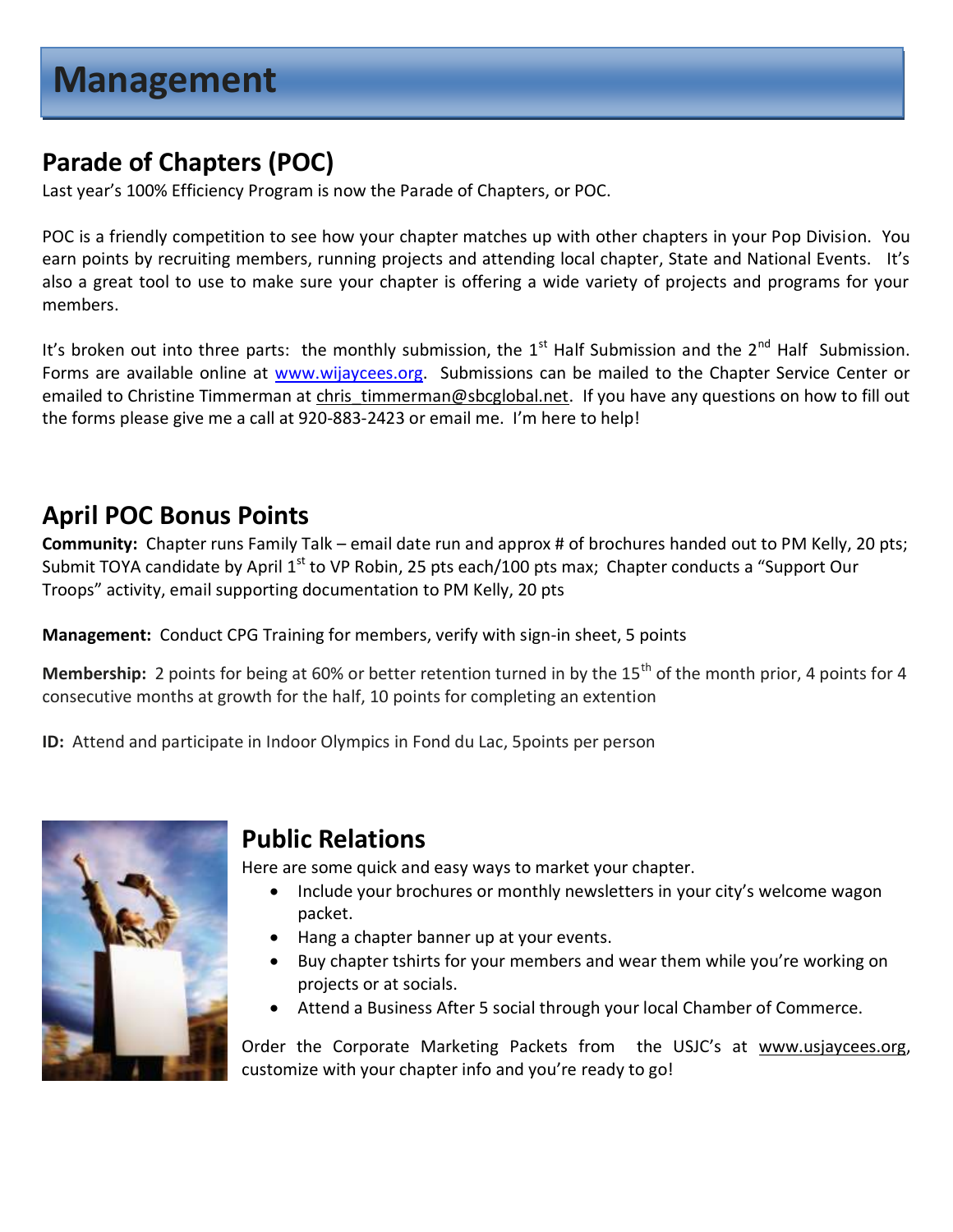## **Executive Vice President**



### **[www.goodsearch.com](http://www.goodsearch.com/)**

GoodSearch.com is a new search engine that donates half its revenue, about a penny per search, to the charities its users designate. You use it just as you would any search engine, and it's powered by Yahoo!, so you get great results.

By updating your browser and using goodsearch, you can help out the Wisconsin Junior Chamber Jaycees at the same time. Be sure to check into Good Shop

while setting up your new search engine as you can save \$\$\$ at Staples for office products along with many other online shopping (all from name brand chain stores that you would probably shop from anyways).

Please update your home (and if possible, your work) browser and pass along to your co-workers. The Wisconsin Junior Chamber Jaycees earn a penny every time you so a search or shop online with Good Search. GoodShop.com is a new online shopping mall which donates a percentage of each purchase to your favorite cause. More than 100 great stores including The Gap, Best Buy and Barnes and Noble have teamed up with GoodSearch and every time you place an order, you'll be supporting your favorite cause.

Just go to [www.goodsearch.com](http://www.goodsearch.com/) and be sure to enter *Jaycees - Wisconsin (Appleton)* as the charity you want to support. And, be sure to spread the word to your family, friends, co-workers, etc.!!

## **2008 Sands Shows – Prelim Hosts**

The annual fundraising show schedule with Magic and More featuring Charles and the Lady is currently in progress for 2008. We anticipate another successful year for both the Wisconsin Junior Chamber Jaycees and our local chapters. The 2008 prospect list includes:

Onalaska Superior Rhinelander Brodhead

 Madison Metro Eau Claire Beloit Lake Geneva Janesville Manitowoc Fond du Lac Oshkosh West Bend Marinette Platteville Berlin Medford Prairie du Chien New London



2007 Year end earned chapter proceed checks we mailed to local PO Boxes or Chapter Representative prior to December 31st. With the 2008 show schedule in the works, chapters have until March 15, 2008 to provide follow up communication to the Chapter Service Center regarding their participation.

> "*People will forget the things you say or do, but they'll* never *forget the way you made them feel.*"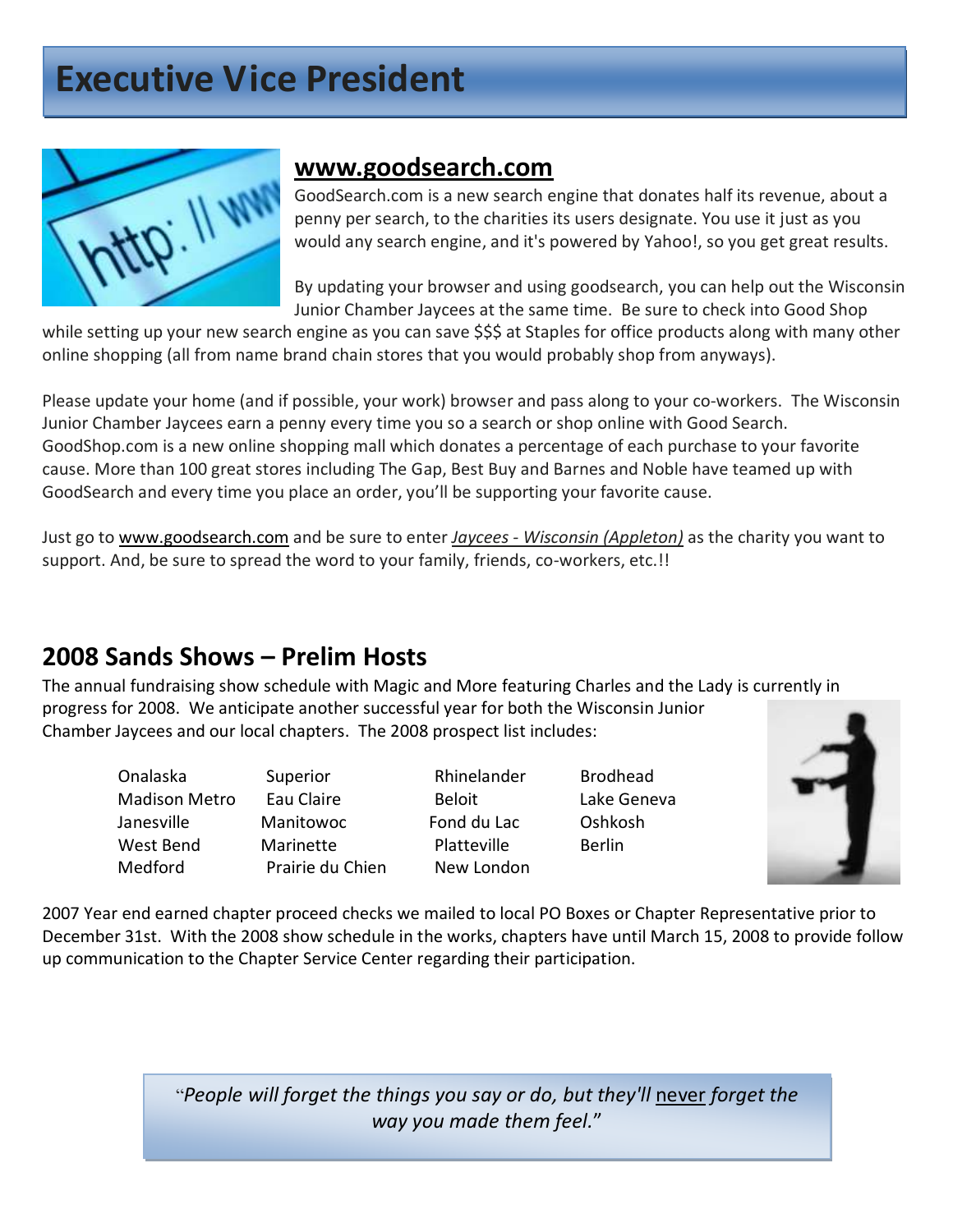

# **Shop, Bid, Win Annual Online Auction Fundraiser**

\*\*\*Going Live Starting March 31<sup>st</sup>-Please check out the site and forward *this to your members, friends and co-workers. We will be updating the auction on a regular basis with new item listings.\*\*\**

**Looking for deals on Hotels, Attractions, and Events around Wisconsin? Before you pay full price, check out the fundraising auction hosted by the Wisconsin Junior Chamber Jaycees.**

> **Log on to [www.webidz.com/stores/WIJAYCEES](http://www.webidz.com/stores/WIJAYCEES)**

**You will find a variety of auction items up for bid in support of the annual fundraising campaign benefiting the Wisconsin Junior Chamber Jaycees.**



**PO Box 1547, Appleton WI 54912 920-731-7681 www.wijaycees.org**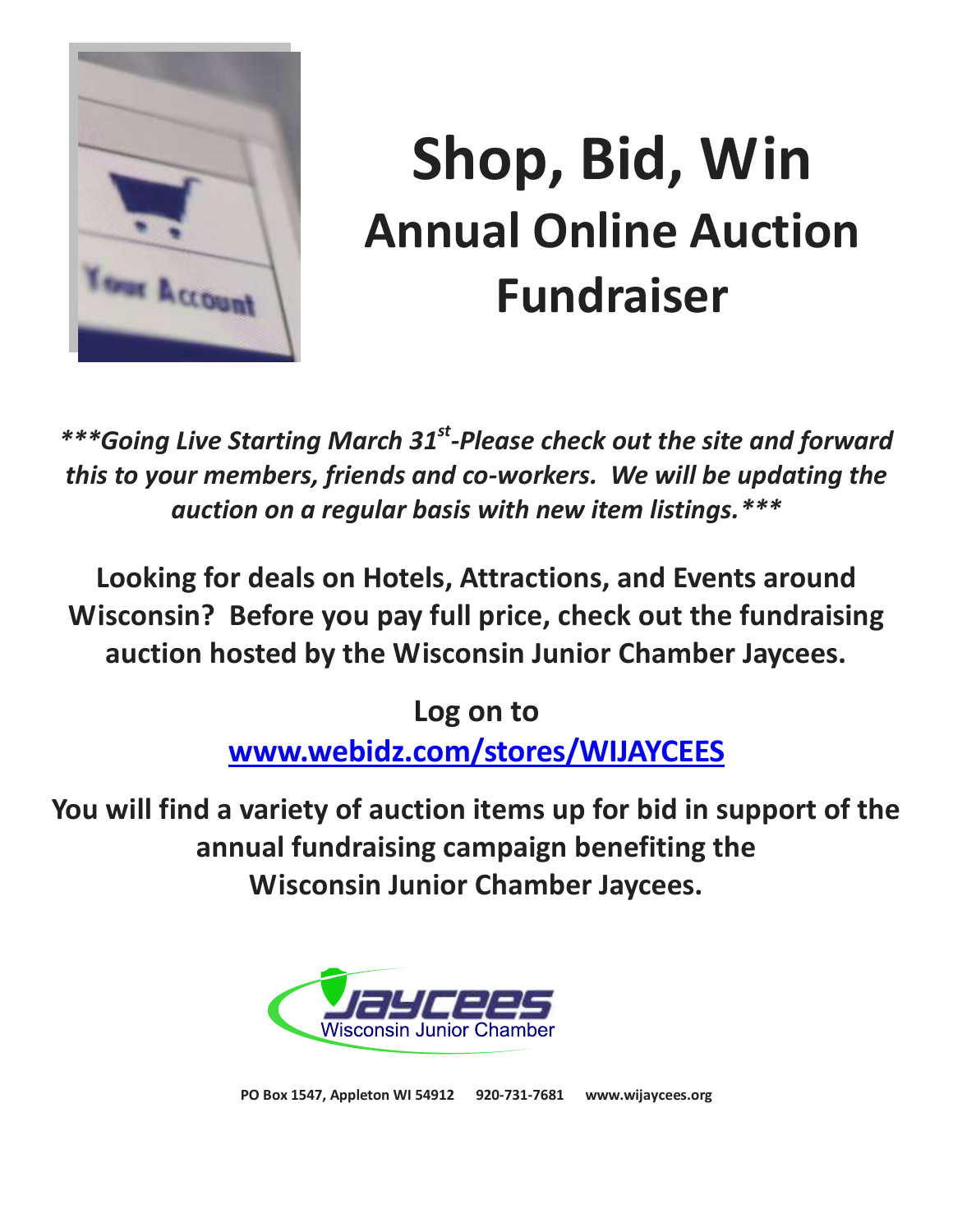## **Jaycees Indoor Olympics**

## **The Wisconsin and Fond du Lac Junior Chamber Jaycees proudly present the 2008 State Indoor Olympics Tournament. The Tournament is April 26th at Main Street establishments in downtown Fond du Lac.**

\$75 Jaycee Team or \$85 Non-Jaycee Team Fee includes: Beer Pong, Bean Bag, Pool, SkiBall, Darts, etc & Saturday night social for 3 players. Cash Prize Packages based on # of Teams. Additional party tickets can be purchased for \$20 per person at registration the day of the tournament. (Note: \$15 late fee for all teams registering and paying after the April  $4<sup>th</sup>$ , 2008 deadline.) Must be at least 21 y/o to participate.





For more information contact: Steve Moddie at the Chapter Service Center: 920-731-7681 [evp@wijaycees.org](mailto:evp@wijaycees.org) or Rachel Horsch at 920-979-1383

## **Team Pre-registration Entry:**

Checks made payable to the Wisconsin Junior Chamber Jaycees must accompany this registration form to be considered pre-registered. We reserve the right to refuse registrations postmarked later than Friday, April 4, 2008. Must be at least 21 y/o to enter and participate.

> Send this completed form and check to: Wisconsin Junior Chamber Jaycees, PO Box 1547, Appleton, WI 54912.

**\$75 Jaycee Team** of 3 Jaycees-Registered and paid in full by April 4<sup>th</sup> (\$90 after 4/4/08)

**\$85 Non-Jaycee Team** of less than 3 Jaycees-Registered and paid in full by April 4<sup>th</sup> (\$100 after 4/4/08)

| Team Name: ________________________________Chapter/City Representing _______________________________ |  |  |
|------------------------------------------------------------------------------------------------------|--|--|
|                                                                                                      |  |  |
|                                                                                                      |  |  |
|                                                                                                      |  |  |
|                                                                                                      |  |  |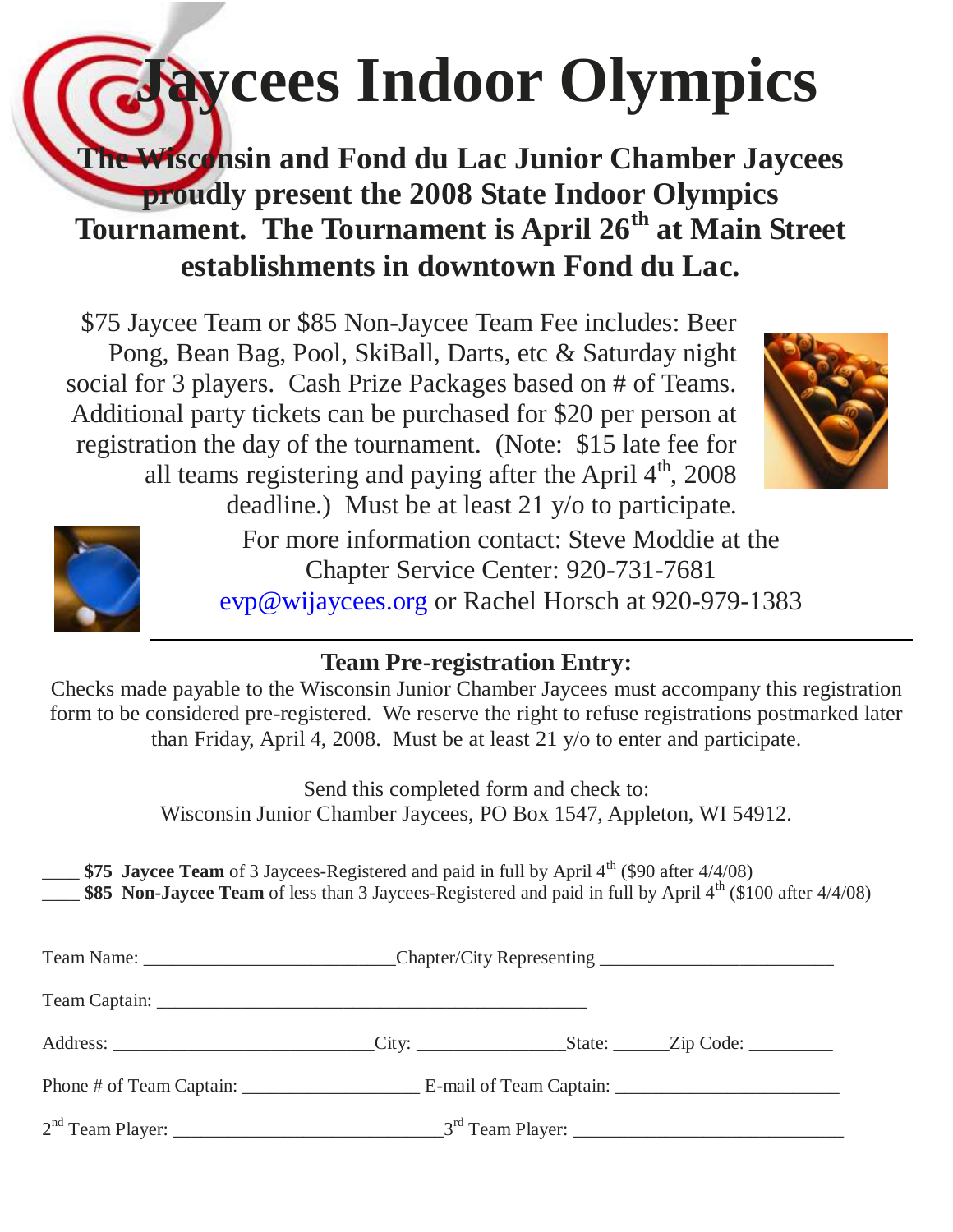## **Corporate Sponsors**



### PROUDLY SUPPORTING **Wisconsin Junior** Chamber Jaycees

We're proud to support the Wisconsin Junior Chamber Jaycees and to be adding to the quality of life in our community. For more than 35 years, we've been helping individuals, families and businesses achieve their long-term financial goals.

To learn more, please call us at 800.999.6329 or visit johnsonins.com. Offices in Appleton, Green Bay and Ripon.

BANKING > INVESTMENTS > INSURANCE



West Bend Mutual

**TRUST** 

**Associated with caring** because we live here, too.

#### Teaming up to strengthen the community.

At Associated Bank, you'll find us in the stands, on the field, at the podium and behind the scenes of community projects large and small. Because we know that working together for a common goal is what keeps our communities strong, vibrant and growing.

Call us today. We'll help you achieve your goals.

Oshkosh Locations Festival Foods, 2415 Westowne Ave. (920) 232-7547 10 West Murdock St. (920) 236-6605 444 N. Sawyer St. (920) 235-0711 491 S Washburn St. (920) 232-9300 Member FOID and Associated Rose-Gora (2/07) 2075



associatedbank.com

**AAA of WI ABC Printers Apparel & Promotions Associated Bank Johnson Insurance Sands Promotions Schenck Business Solutions The Soda Project Time Warner Cable Xentel**